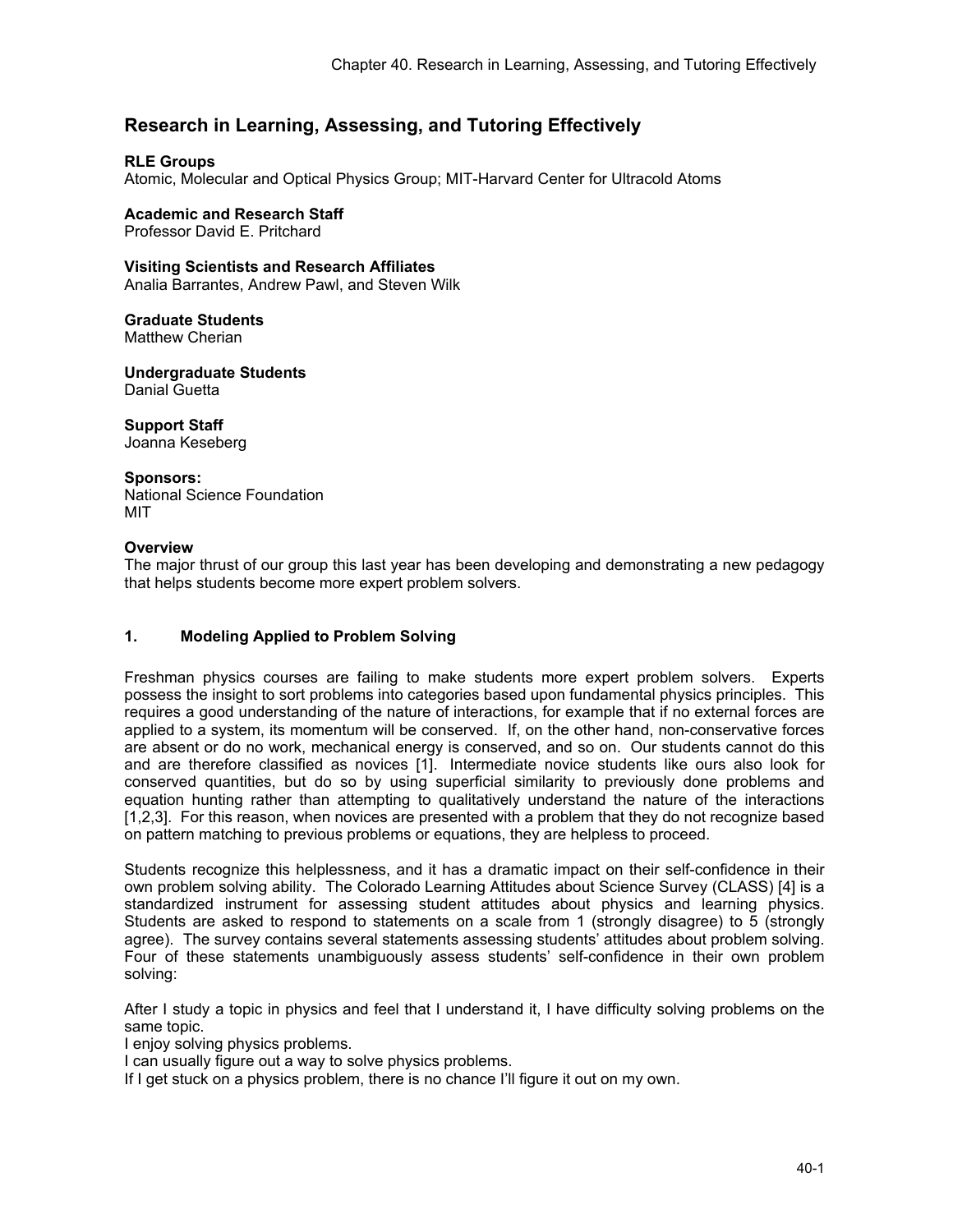The other statements about problem solving involve students' perception of problem solving procedures, for example: *I do not expect physics equations to help my understanding of the ideas; they are just for doing calculations.* 

Examining the trend among MIT students' responses to the self-assessment statements and to the non-self-assessments related to problem solving on the CLASS shows that even A and B students at MIT exit their freshman physics course with substantially decreased problem solving confidence.



Responses of specified groups of MIT students to problem solving self-assessments and other problem solving related statements on the CLASS before (Pre) and after (Post) taking the freshman mechanics course.

We have developed a new pedagogy to help students become more expert problem solvers. We call it Modeling Applied to Problem Solving (MAPS). Models are used to present and hierarchically organize the core syllabus content and apply it to problem solving, but the students are not asked to construct and validate their own Models through guided discovery which is typically central to modeling pedagogies. Instead, the students are asked to classify problems under the appropriate core Model or Models by selecting a system to consider and describing the interactions that are relevant to that system. This explicit System, Interactions and Model (S.I.M.) problem modeling rubric represents a key simplification and clarification of the widely disseminated modeling approach originated by D. Hestenes and collaborators [5,6]. Our narrower focus allows modeling physics to be integrated into (as opposed to replacing) a typical introductory college mechanics course, while preserving the emphasis on understanding systems and interactions that is the essence of modeling.

#### **2. ReView Course – from D to B in three weeks**

We have employed the MAPS pedagogy described above in a three-week ReView course for MIT freshmen who received a D in the fall mechanics course, with extremely encouraging results.

In stark contrast with traditional and reform introductory physics courses (including the MIT freshman mechanics course) which generally leave students with a *more novice* conception of both problem solving and the discipline of physics than they had when they entered, our ReView course using the MAPS pedagogy generated positive shifts in student attitudes in every category measured with the CLASS. These shifts were statistically significant in all five categories dealing